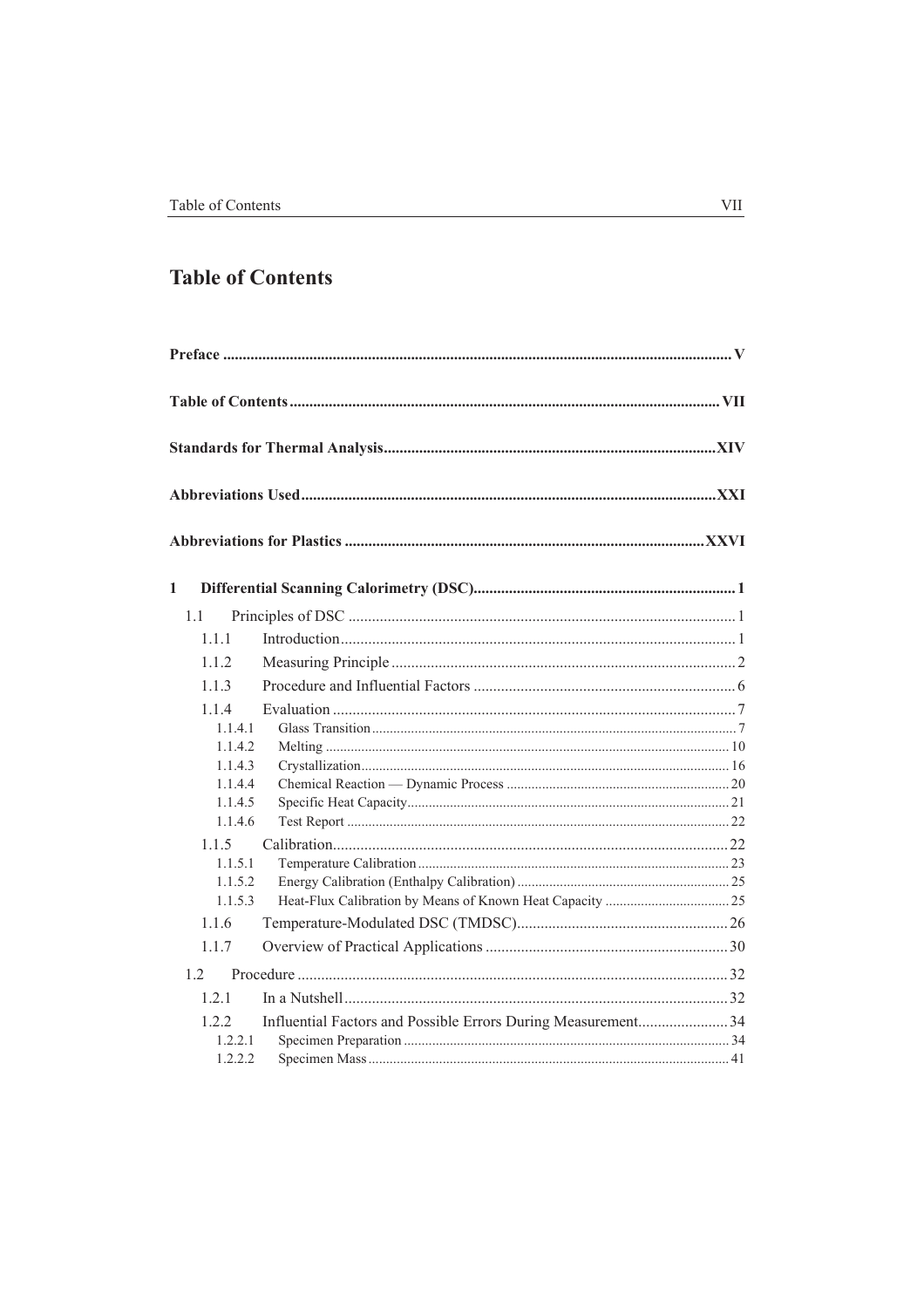|                | 1.2.2.3  |                                                                |  |
|----------------|----------|----------------------------------------------------------------|--|
|                | 1.2.2.4  |                                                                |  |
|                | 1.2.2.5  |                                                                |  |
|                | 1.2.2.6  |                                                                |  |
|                | 1.2.3    |                                                                |  |
|                | 1.2.3.1  |                                                                |  |
|                | 1.2.3.2  |                                                                |  |
|                | 1.2.3.3  |                                                                |  |
|                | 1.2.3.4  |                                                                |  |
|                | 1.2.3.5  |                                                                |  |
|                | 1.2.3.6  |                                                                |  |
|                | 1.2.3.7  |                                                                |  |
|                | 1.2.3.8  |                                                                |  |
|                | 1.2.3.9  |                                                                |  |
|                | 1.2.3.10 |                                                                |  |
|                | 1.2.3.11 |                                                                |  |
|                | 1.2.3.12 |                                                                |  |
|                | 1.3      |                                                                |  |
|                |          |                                                                |  |
| $\overline{2}$ |          |                                                                |  |
|                | 2.1      |                                                                |  |
|                | 2.1.1    |                                                                |  |
|                | 2.1.2    |                                                                |  |
|                | 2.1.3    |                                                                |  |
|                |          |                                                                |  |
|                | 2.1.4    |                                                                |  |
|                | 2.1.4.1  |                                                                |  |
|                | 2.1.4.2  |                                                                |  |
|                | 2.1.4.3  |                                                                |  |
|                | 2.1.5    |                                                                |  |
|                | 2.2      |                                                                |  |
|                | 2.2.1    |                                                                |  |
|                | 2.2.2    | Influential Factors and Possible Errors During Measurement 119 |  |
|                | 2.2.2.1  |                                                                |  |
|                | 2.2.2.2  |                                                                |  |
|                | 2.2.2.3  |                                                                |  |
|                | 2.2.2.4  |                                                                |  |
|                | 2.2.2.5  |                                                                |  |
|                | 2.2.2.6  |                                                                |  |
|                |          |                                                                |  |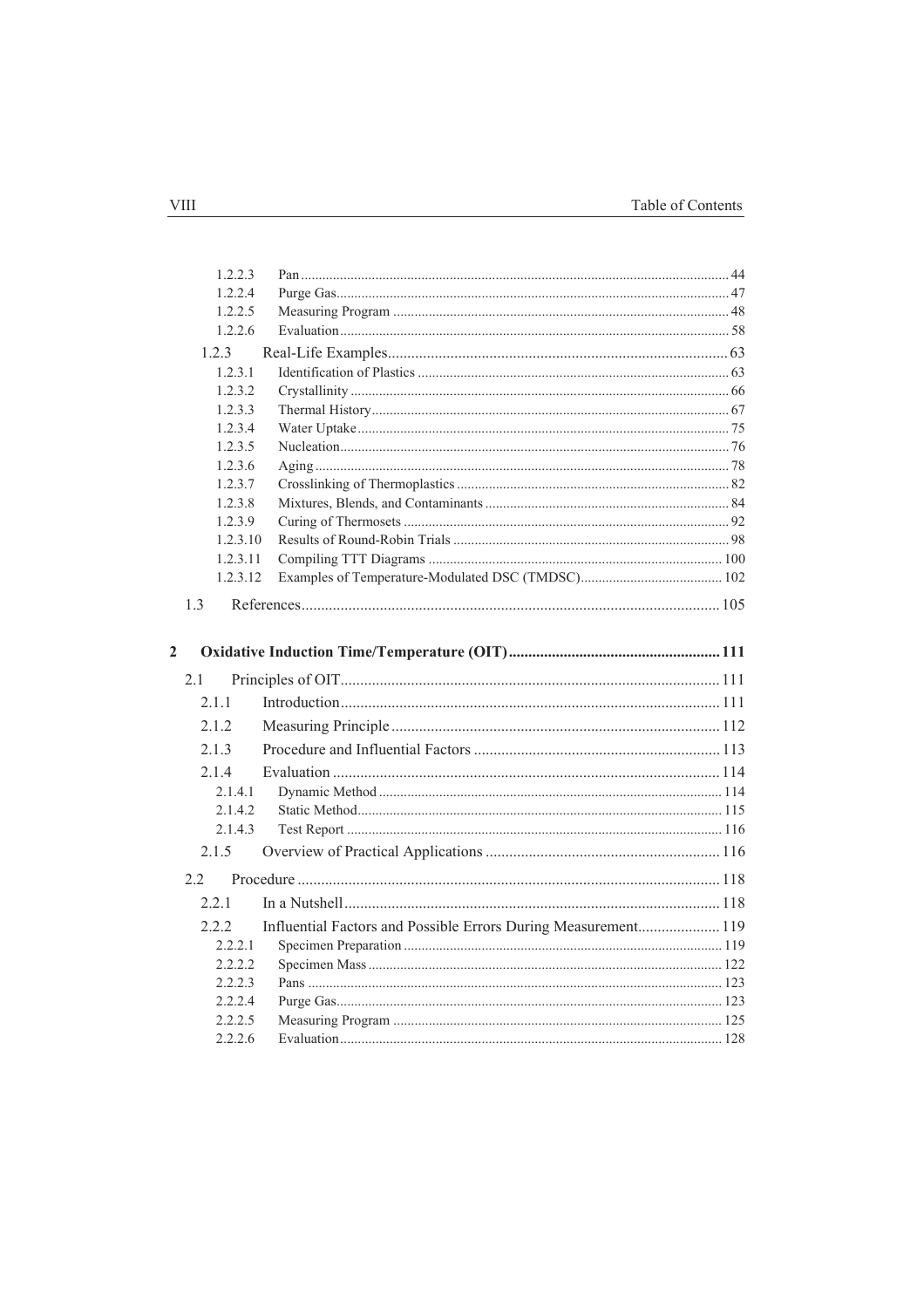|                         |     | 2.2.3              |                                                                |  |
|-------------------------|-----|--------------------|----------------------------------------------------------------|--|
|                         |     | 2.2.3.1            |                                                                |  |
|                         |     | 2.2.3.2            |                                                                |  |
|                         |     | 2.2.3.3            |                                                                |  |
|                         |     | 2.2.3.4            |                                                                |  |
|                         |     | 2.2.3.5            |                                                                |  |
|                         | 23  |                    |                                                                |  |
| $\overline{\mathbf{3}}$ |     |                    |                                                                |  |
|                         | 3.1 |                    |                                                                |  |
|                         |     | 3 1 1              |                                                                |  |
|                         |     | 3.1.2              |                                                                |  |
|                         |     | 3.1.3              |                                                                |  |
|                         |     | 3.1.4              |                                                                |  |
|                         |     | 3.1.4.1            |                                                                |  |
|                         |     | 3.1.4.2            |                                                                |  |
|                         |     | 3.1.4.3            |                                                                |  |
|                         |     | 3.1.5              |                                                                |  |
|                         |     | 3.1.5.1            |                                                                |  |
|                         |     | 3.1.5.2            |                                                                |  |
|                         |     | 3.1.5.3            |                                                                |  |
|                         |     | 3.1.6              |                                                                |  |
|                         | 3.2 |                    |                                                                |  |
|                         |     | 3.2.1              |                                                                |  |
|                         |     | 3.2.2              | Influential Factors and Possible Errors During Measurement 151 |  |
|                         |     | 3.2.2.1            |                                                                |  |
|                         |     | 3.2.2.2            |                                                                |  |
|                         |     | 3.2.2.3            |                                                                |  |
|                         |     | 3.2.2.4            |                                                                |  |
|                         |     | 3.2.2.5            |                                                                |  |
|                         |     | 3.2.2.6            |                                                                |  |
|                         |     | 3.2.3              |                                                                |  |
|                         |     | 3.2.3.1            |                                                                |  |
|                         |     | 3.2.3.2            |                                                                |  |
|                         |     | 3.2.3.3            |                                                                |  |
|                         |     | 3.2.3.4            |                                                                |  |
|                         |     | 3.2.3.5<br>3.2.3.6 |                                                                |  |
|                         |     |                    |                                                                |  |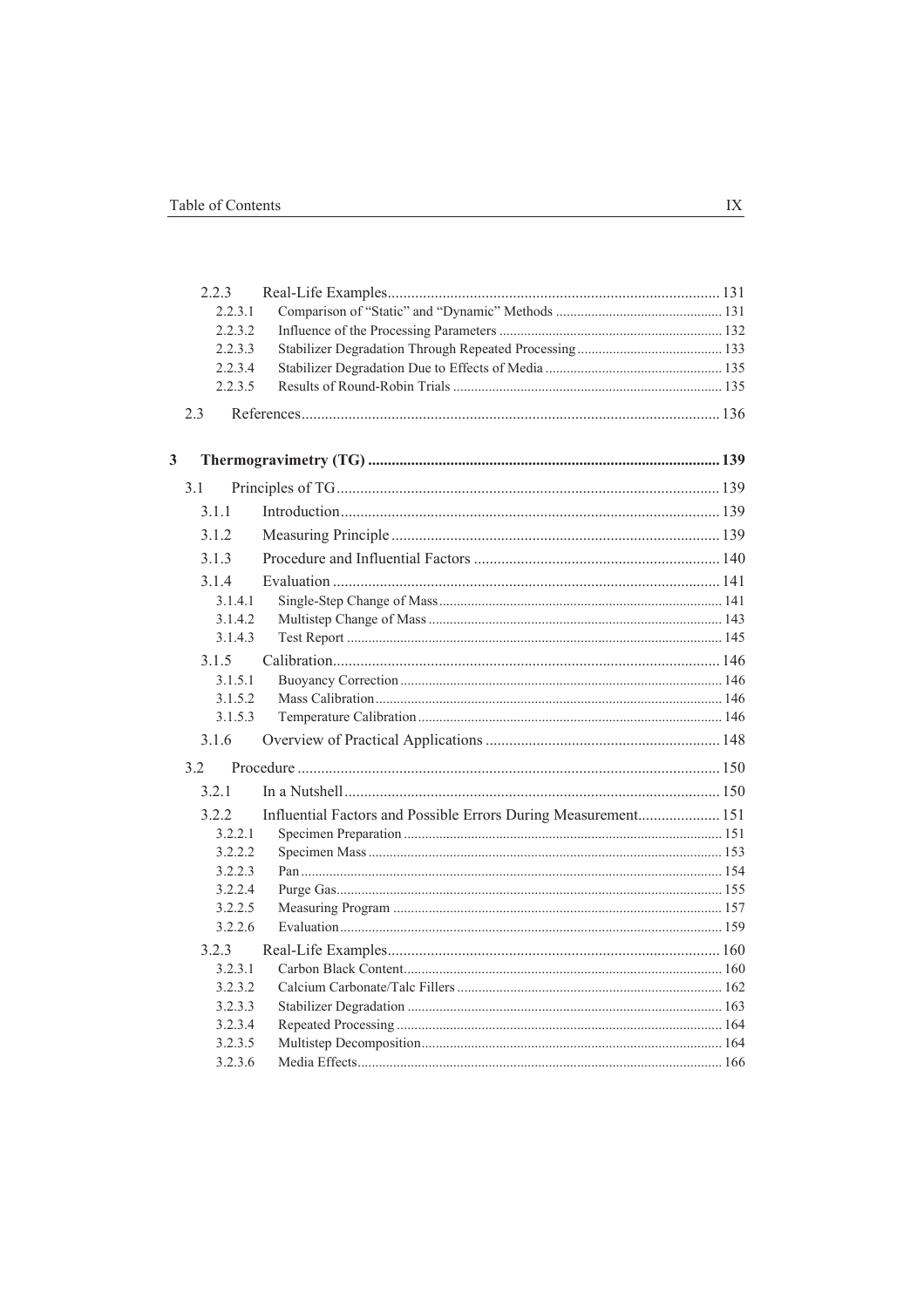|                         | 3.2.3.7 |                                                                |  |
|-------------------------|---------|----------------------------------------------------------------|--|
|                         | 3.2.3.8 |                                                                |  |
|                         | 3.3     |                                                                |  |
| $\overline{\mathbf{4}}$ |         |                                                                |  |
|                         | 4.1     |                                                                |  |
|                         | 4.1.1   |                                                                |  |
|                         | 4.1.2   |                                                                |  |
|                         | 4.1.3   |                                                                |  |
|                         | 4.1.4   |                                                                |  |
|                         | 4.1.4.1 |                                                                |  |
|                         | 4.1.4.2 |                                                                |  |
|                         | 4.1.4.3 |                                                                |  |
|                         | 4.1.5   |                                                                |  |
|                         | 4.1.5.1 |                                                                |  |
|                         | 4.1.5.2 |                                                                |  |
|                         | 4.1.6   |                                                                |  |
|                         | 42      |                                                                |  |
|                         | 421     |                                                                |  |
|                         | 4.2.2   | Influential Factors and Possible Errors During Measurement 184 |  |
|                         | 4.2.2.1 |                                                                |  |
|                         | 4.2.2.2 |                                                                |  |
|                         | 4.2.2.3 |                                                                |  |
|                         | 4.2.2.4 |                                                                |  |
|                         | 4.2.2.5 |                                                                |  |
|                         | 4.2.2.6 |                                                                |  |
|                         | 4.2.3   |                                                                |  |
|                         | 4.2.3.1 |                                                                |  |
|                         | 4.2.3.2 |                                                                |  |
|                         | 4.2.3.3 |                                                                |  |
|                         | 4.2.3.4 |                                                                |  |
|                         | 4.2.3.5 |                                                                |  |
|                         | 4.2.3.6 |                                                                |  |
|                         | 4.2.3.7 |                                                                |  |
|                         | 4.3     |                                                                |  |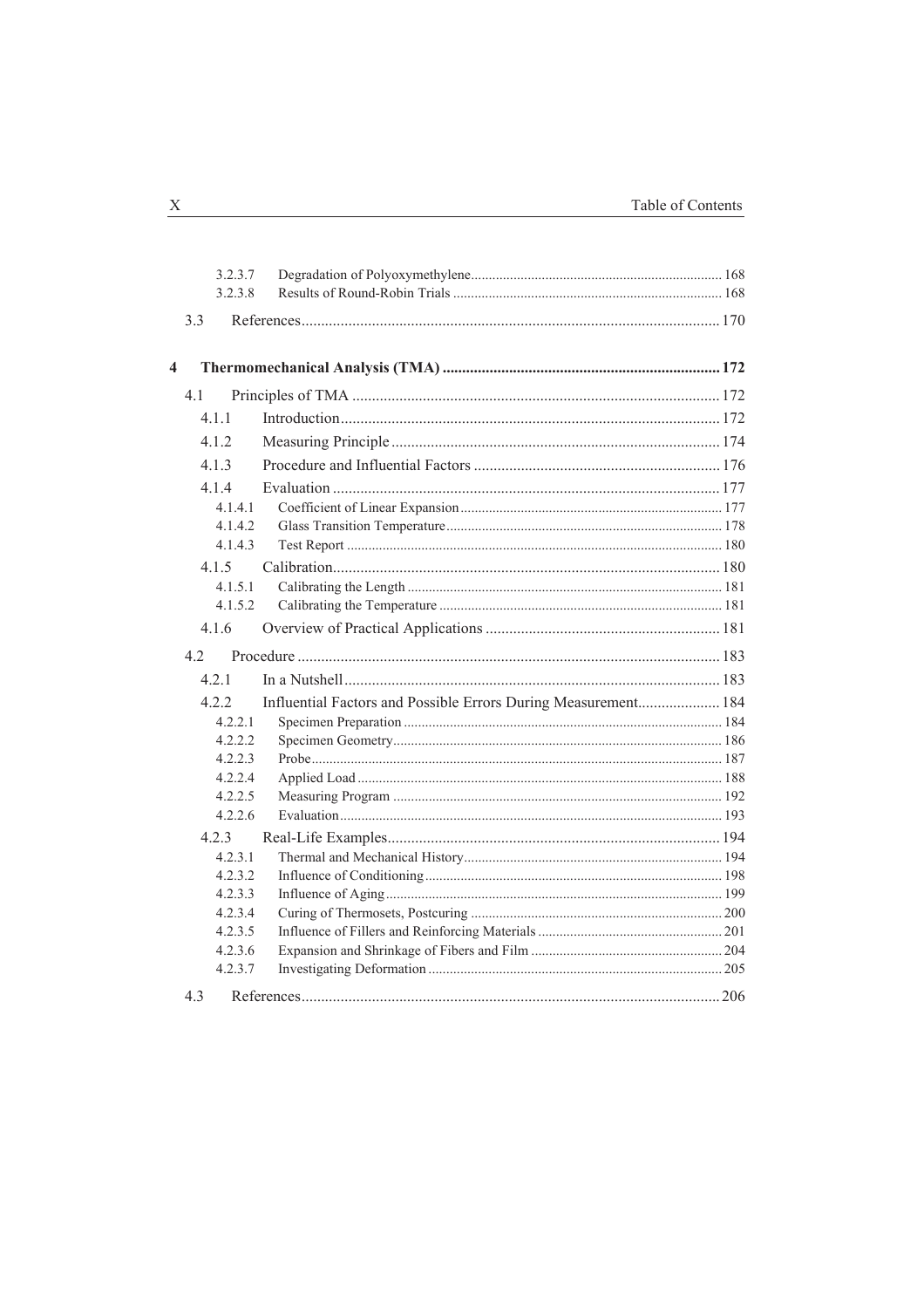| 5 |                    |                                                                |  |
|---|--------------------|----------------------------------------------------------------|--|
|   | 5.1                |                                                                |  |
|   | 5.1.1              |                                                                |  |
|   | 5.1.2              |                                                                |  |
|   | 5.1.3              |                                                                |  |
|   | 5.1.4              |                                                                |  |
|   | 5.1.4.1            |                                                                |  |
|   | 5.1.4.2            |                                                                |  |
|   | 5.1.5              |                                                                |  |
|   | 5.1.5.1            |                                                                |  |
|   | 5.1.5.2            |                                                                |  |
|   | 5.1.6              |                                                                |  |
|   | 52                 |                                                                |  |
|   | 521                |                                                                |  |
|   | 5.2.2              | Influential Factors and Possible Errors During Measurement 218 |  |
|   | 5.2.2.1            |                                                                |  |
|   | 5.2.2.2            |                                                                |  |
|   | 5.2.2.3            |                                                                |  |
|   | 5.2.2.4            |                                                                |  |
|   | 5.2.2.5            |                                                                |  |
|   | 5.2.2.6            |                                                                |  |
|   | 5.2.3              |                                                                |  |
|   | 5.2.3.1            |                                                                |  |
|   | 5.2.3.2            |                                                                |  |
|   | 5.2.3.3            |                                                                |  |
|   | 5.2.3.4            |                                                                |  |
|   | 5.2.3.5<br>5.2.3.6 |                                                                |  |
|   |                    |                                                                |  |
|   | 5.3                |                                                                |  |
| 6 |                    |                                                                |  |
|   | 6.1                |                                                                |  |
|   | 6.1.1              |                                                                |  |
|   | 6.1.2              |                                                                |  |
|   | 6.1.2.1            |                                                                |  |
|   | 6.1.2.2            |                                                                |  |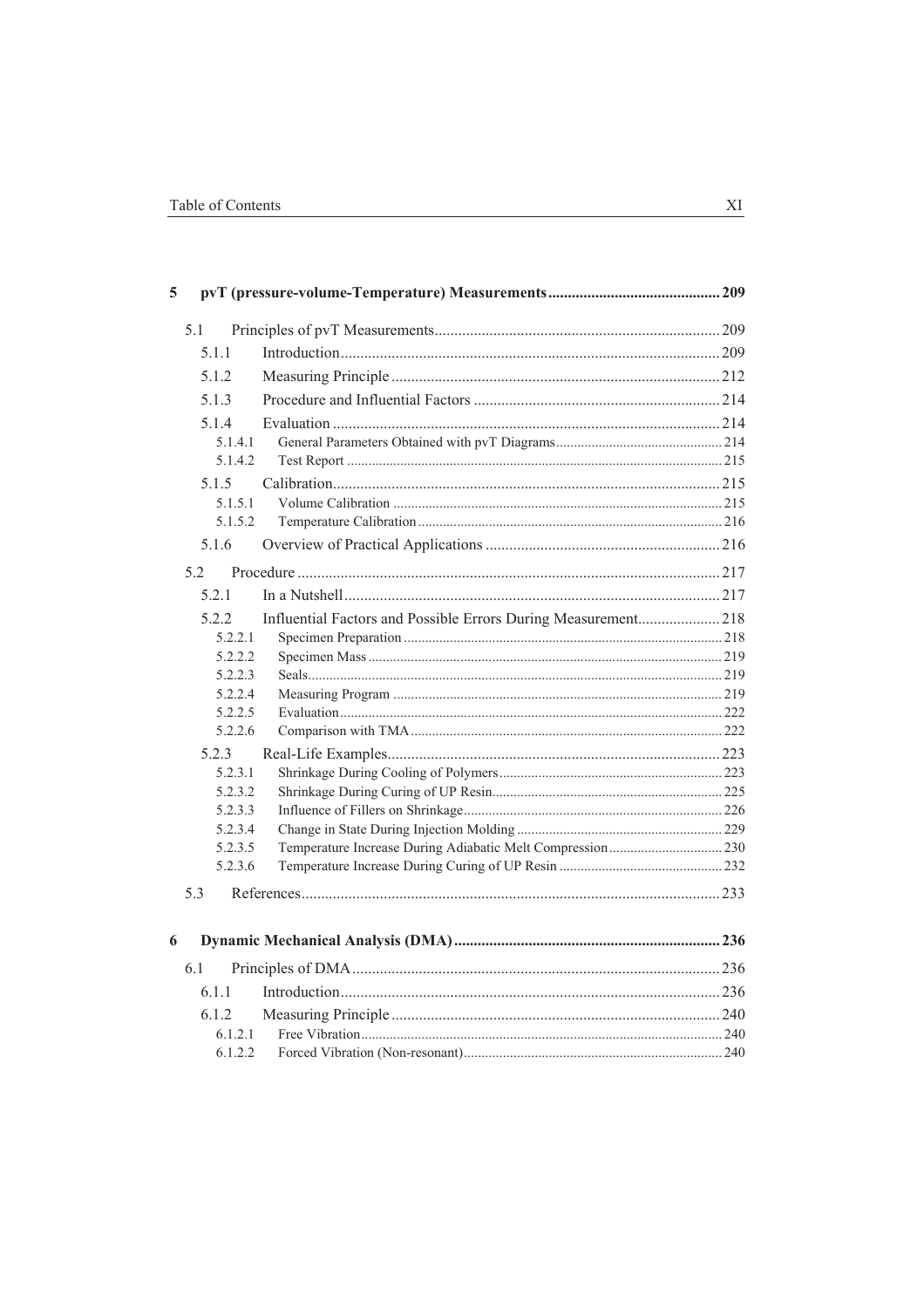| 6.1.3   |                                                                |  |
|---------|----------------------------------------------------------------|--|
| 6.1.4   |                                                                |  |
| 6.1.4.1 |                                                                |  |
| 6.1.4.2 |                                                                |  |
| 6.1.4.3 |                                                                |  |
| 6.1.5   |                                                                |  |
| 6.1.5.1 |                                                                |  |
| 6.1.5.2 |                                                                |  |
| 6.1.5.3 |                                                                |  |
| 6.1.6   |                                                                |  |
| 6.2     |                                                                |  |
| 6.2.1   |                                                                |  |
| 6.2.2   | Influential Factors and Possible Errors During Measurement 255 |  |
| 6.2.2.1 |                                                                |  |
| 6.2.2.2 |                                                                |  |
| 6.2.2.3 |                                                                |  |
| 6.2.2.4 |                                                                |  |
| 6.2.2.5 |                                                                |  |
| 6.2.2.6 |                                                                |  |
| 6.2.2.7 |                                                                |  |
| 6.2.3   |                                                                |  |
| 6.2.3.1 |                                                                |  |
| 6.2.3.2 |                                                                |  |
| 6.2.3.3 |                                                                |  |
| 6.2.3.4 |                                                                |  |
| 6.2.3.5 |                                                                |  |
| 6.2.3.6 |                                                                |  |
| 6.2.3.7 |                                                                |  |
| 6.2.3.8 |                                                                |  |
| 6.2.3.9 |                                                                |  |
| 6.3     |                                                                |  |
| 7       |                                                                |  |
| 7.1     |                                                                |  |
| 7.1.1   |                                                                |  |
| 7.1.2   |                                                                |  |
| 7.1.3   |                                                                |  |
|         |                                                                |  |
| 7.1.4   |                                                                |  |